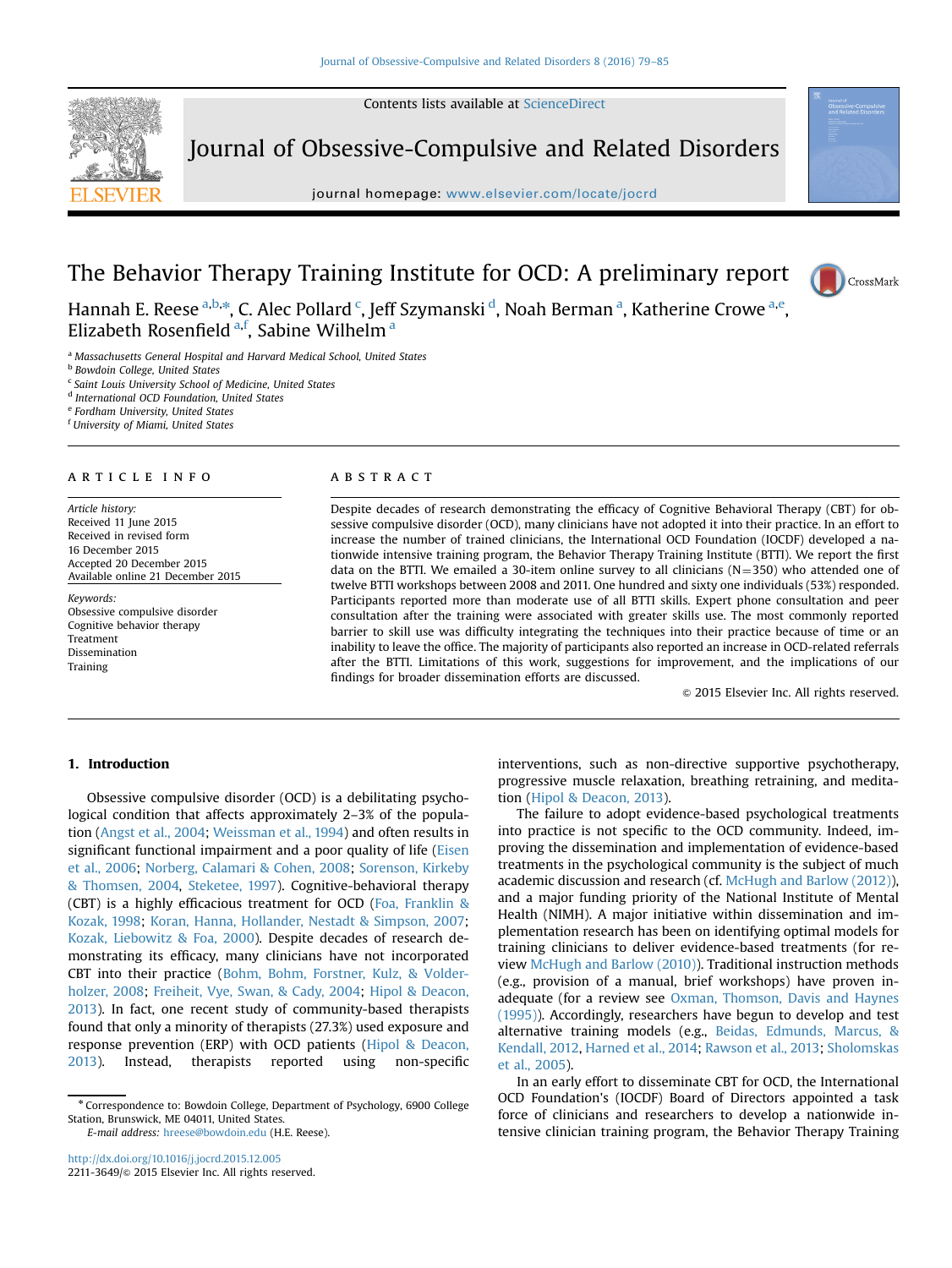Institute (BTTI) during the early 1990s. Task force members included the following clinicians: John Greist, Gail Steketee, Fugen Neziroglu, Lee Baer, and Alec Pollard (Chair), and then IOCDF Executive Director James Broatch. In developing the BTTI, the IOCDF sought to create a training model that was more intensive, comprehensive, interactive, and clinically useful than traditional workshops, but also shorter and more accessible (geographically and financially) than the few fellowships and externships offering training in the treatment of OCD. The program was developed in 1995 and is presently offered approximately 4–5 times a year at various locations across in the United States. To date, approximately 1000 clinicians have participated in the BTTI (Pollard & Szymanski, 2013).

The present manuscript is the first to report on the BTTI as a vehicle for the dissemination of CBT for OCD. We conducted a brief retrospective survey of clinicians who completed the BTTI between 2008 and 2011 with several specific aims: (1) to characterize the clinicians who have enrolled in the training, (2) to examine self-reported implementation of the skills learned in the training and factors predictive of self-reported implementation, (3) to summarize self-reported barriers to implementation of the skills learned in the training, (4) to determine if attendees believed that participating in the BTTI lead to an increase in referrals, and (5) to identify areas for improvement and future investigation. We did not have specific hypotheses regarding the characteristics of the clinicians who attended the BTTI. We hypothesized that participants would report at least moderate use of the BTTI skills after the training. Additionally, consistent with the literature suggesting that post-training consultation can significantly enhance training (Beidas et al., 2012; Edmunds, Beidas, & Kendall, 2013; Webster-Stratton, Reid, & Marsenich, 2014) we hypothesized that those participants who engaged in post-training peer or expert consultation would demonstrate the highest levels of self-reported skill use. Based on prior work demonstrating that discomfort making patients anxious can interfere with the implementation of exposure therapy (Deacon et al., 2013) we hypothesized that this would be the most common self-reported barrier to implementation. Finally, because the BTTI, is hosted by the IOCDF, which is a major source of treatment-related information for patients, we hypothesized that participation in the BTTI would lead to increased clinical referrals. We hope that by examining this ongoing and popular program we may contribute to our collective efforts to improve clinician training which may in turn increase the availability of evidence-based care for patients in need.

#### 2. Method

#### 2.1. Participants

All clinicians  $(N=350)$  who attended one of twelve BTTI workshops held between July of 2008 and October of 2011 were invited to participate in the survey. One-hundred and eighty-six individuals (53% response rate) began the survey and 161 completed the survey (87% completion rate). Respondents reported providing clinical care in 35 states, in addition to Canada. Approximately one-third of responding clinicians held a Ph.D. (36.6%), and almost half of all clinicians held a master's degree (22.4% M.S.W.; 22.4% M.A./M.S.). The remainder of clinicians held a Psy.D. (11.8%), an M.D. (2.5%), an R.N. (1.8%), or an education specialist degree  $(< 1\%)$ . One clinician did not report his or her highest degree. The majority of participants were psychologists (43.5%), followed by social workers (19.4%), mental health counselors (15.6%), marriage and family therapists (7.0%), other professionals (3.2%) and psychiatrists (2.2%). On average, respondents earned their professional degree 12.8 years ( $SD = 9.08$ ) prior to completing the BTTI and had 14.2 years  $(SD=8.28)$  of clinical experience at the time of the BTTI.

#### 2.2. Procedure

In February of 2012 we emailed a 30-item online survey to all clinicians who attended a BTTI since July of 2008 (email addresses were not available for individuals who participated prior to this date). Questions pertained to participant and practice characteristics, degree of skill use since the BTTI, and self-reported barriers to use. We also asked five open-ended questions designed to solicit participant feedback regarding the content of the BTTI and suggestions for improvement. A copy of the survey is available from the first author upon request. The survey was administered through REDCap (Research Electronic Data Capture), a secure online data capture program (Harris et al., 2009). Based on pilot testing we estimated that it would take respondents approximately 5–10 min to complete the survey. Informed consent was obtained online. Upon completion, participants were given a code which granted them a \$25 discount on the annual IOCDF membership fee.

All study procedures were reviewed by the Partners Healthcare Institutional Review Board and the protocol was granted exempt status.

#### 2.3. BTTI course overview

The BTTI is a 3-day intensive training for licensed mental health care providers in the fundamentals of CBT for OCD and related disorders (Pollard, 2011). The course is offered approximately 4–5 times a year at various locations across the United States. Continuing education credits are offered for psychologists, social workers, and mental health counselors. The cost of the training is currently \$385. Attendance at each training is limited to 30 to maintain a high faculty-trainee ratio and allow for in-depth discussion of individual cases.

Prior to attending the BTTI, participants are asked to read at least one selection from a list of books on CBT for OCD. Additionally, participants are provided a link to a website that includes the Yale–Brown Obsessive Compulsive Scale (Y-BOCS; Goodman et al., 1989a, 1989b), and a measure of depression, either the Beck Depression Inventory (BDI; Beck, Ward, Mendelson, Mock, & Erbaugh, 1961) or the Depression Anxiety Stress Scales (Lovibond & Lovibond, 1995). Participants are asked to administer these assessment instruments to one of their current patients prior to attending the BTTI, and to bring the materials and any other relevant clinical information (with identifying information removed) to the training for discussion.

The first day of the workshop focuses on diagnosis, assessment, theory, and the fundamental components of treatment. First, controversial or confusing diagnostic issues related to OCD are discussed, such as the importance of assessing for mental compulsions. Second, the conceptual model of treatment is presented. Participants review the classic behavioral model that exposure and response prevention (ERP) is based upon, as well as other pertinent theoretical frameworks, such as the cognitive model of obsessions. Third, empirically-supported OCD assessment instruments, such as the Y-BOCS, are discussed, and the speaker reviews how to effectively utilize the Subjective Units of Distress Scale (SUDS) during exposures. Lastly, the speaker uses case vignettes to demonstrate how the cognitive behavioral model can be flexibly applied to the heterogeneous forms of OCD. At the end of the day, additional CBT techniques are presented, such as imaginal exposures.

The second day of training focuses on advanced issues and special topics for clinical practice. Four topics are presented by 2–3